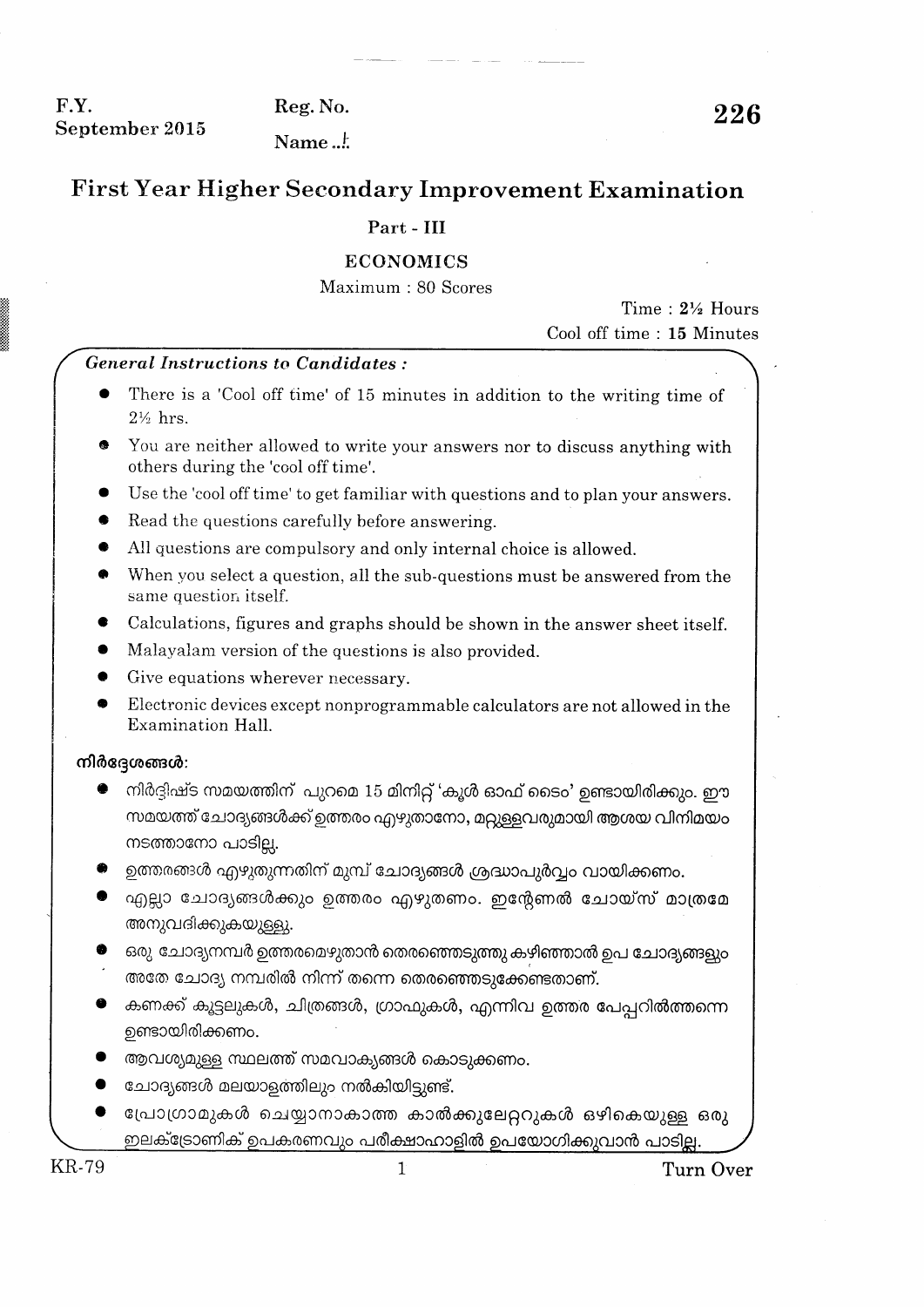- a) univariate distribution
- b) bivariate distribution
- c) multivariate distribution
- d) none of these  $(1)$

 $2.$ Under exclusive method ........

- a) the upper class limit of a class is excluded in the class interval
- b) the upper class limit of a class is included in the class interval
- c) the lower class limit of a class is excluded in the class interval
- d) none of these  $(1)$
- 3. List the reasons for agricultural stagnation under the British rule.  $(3)$
- Write the name of the wage  $\boldsymbol{4}$ . employment programme started  $\lambda$ in India in 2005. Explain the achievements of that scheme in employment generation taking your village as example.  $(3)$

ശരിയായ ഉത്തരം തിരഞ്ഞെടുക്കുക. രണ്ട് ചരങ്ങളുടെ ആവൃത്തി വിതരണം അറിയപ്പെടുന്നത്............ a) യൂണിവേരിയേറ്റ് വിതരണം b) ബൈവേരിയേറ്റ് വിതരണം മൾട്ടിവേരിയേറ്റ് വിതരണം  $c)$ d) മുകളിലുള്ളത് ഒന്നുമല്ല  $(1)$ എക്സ്ക്ലൂസിവ് രീതിയിൽ ................... a) ഒരു വർഗ്ഗത്തിന്റെ ഉച്ചരിധി

1.

 $2.$ 

- വർഗ്ഗാന്തരാളത്തിൽ നിന്നും ഒഴിവാക്കുന്നു.
- b) ഒരു വർഗ്ഗത്തിന്റെ ഉച്ചരിധി വർഗ്ഗാന്തരാളത്തിൽ ഉൾപ്പെടു ത്തുന്നു.
- c) ഒരു വർഗ്ഗത്തിന്റെ നീചപരിധി വർഗ്ഗാന്തരാളത്തിൽ നിന്നും ഒഴിവാക്കുന്നു.

d) ഇവയൊന്നുമല്ല.  $(1)$ 

- 3. ബ്രിട്ടീഷ് ഭരണകാലത്ത് കാർഷിക മേഖലയുടെ സ്തംഭനാവസ്ഥയുടെ കാരണങ്ങൾ എഴുതുക.  $(3)$
- $4.$ ഇന്ത്യയിൽ 2005 ൽ ആരംഭിച്ച വേതന തൊഴിൽ പരിപാടിയുടെ പേരെഴുതുക. നിങ്ങളുടെ ഗ്രാമത്തെ ഉദാഹരണമായി എടുത്തുകൊണ്ട് തൊഴിലവസരങ്ങൾ സൃഷ്ടിക്കുന്നതിൽ ആ പരിപാടിയുടെ നേട്ടങ്ങൾ വിവരിക്കുക.  $(3)$

226

**KR-79** 

 $\overline{2}$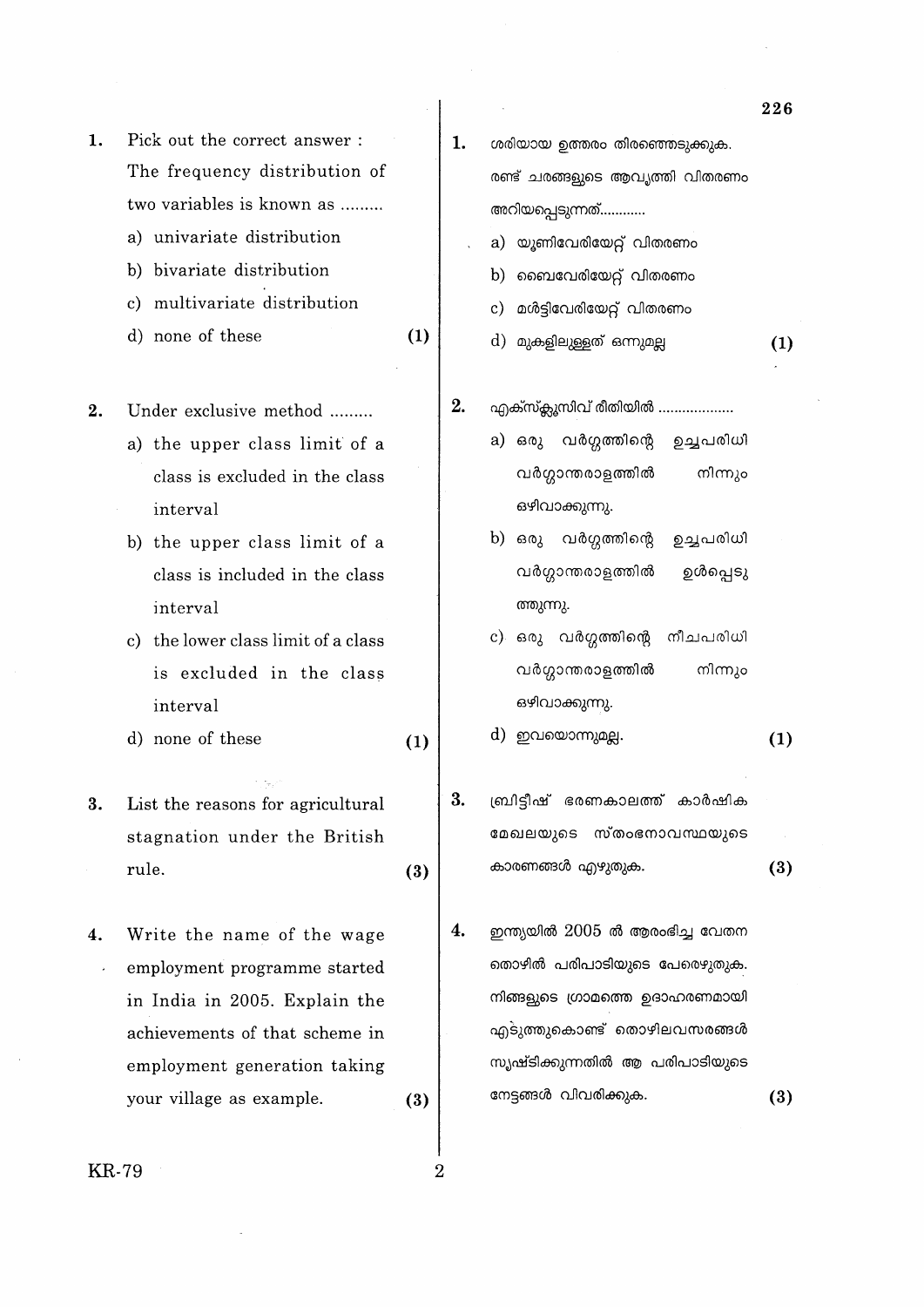| 5. | Classify the following as sources |     | 5. | തന്നിട്ടുള്ളവയെ<br>മനുഷ്യ<br>താഴെ          |     |
|----|-----------------------------------|-----|----|--------------------------------------------|-----|
|    | of human capital and causes of    |     |    | മൂലധനത്തിന്റെ ഉറവിടങ്ങൾ എന്നും             |     |
|    | poverty.                          |     |    | ദാരിദ്ര്യത്തിന്റെ കാരണങ്ങൾ എന്നും          |     |
|    | Investment<br>health,<br>in       |     |    | തരംതിരിക്കുക.                              |     |
|    | indebtedness, unemployment,       |     |    | നിക്ഷേപം,<br>ആരോഗ്യ<br>രംഗത്തെ             |     |
|    | in<br>education,<br>investment    |     |    | തൊഴിലില്ലായ്മ,<br>കടക്കെണി,                |     |
|    | inequality, investment on job     |     |    | നിക്ഷേപം,<br>വിദ്യാഭ്യാസ<br>രംഗത്തെ        |     |
|    | training.                         | (3) |    | പരിശീലന<br>തൊഴിൽ<br>അസമത്വം,               |     |
|    |                                   |     |    | രംഗത്തെ നിക്ഷേപം.                          | (3) |
| 6. | frequency<br>Prepare<br>a         |     | 6. | താഴെ തന്നിരിക്കുന്ന ദത്തങ്ങളുപയോ           |     |
|    | distribution<br>exclusive<br>by   |     |    | ഗിച്ച് വർഗ്ഗാന്തരാളം 5 ആയി എടുത്ത്         |     |
|    | method taking class interval of   |     |    | എക്സ്ക്ലൂസീവ്<br>രീതിയിൽ<br>ഒരു            |     |
|    | 5, from the following data:       | (3) |    | ആവൃത്തി വിതരണം തയ്യാറാക്കുക.               | (3) |
|    |                                   |     |    |                                            |     |
|    | 08<br>09<br>10<br>15.<br>05       | 14  |    | 25<br>20<br>09<br>21                       |     |
|    | 19<br>06<br>16<br>11<br>17        | 28  |    | 30<br>26<br>21<br>13                       |     |
|    |                                   |     |    |                                            |     |
| 7. | a) Explain the functions of       |     | 7. |                                            |     |
|    | environment.                      | (2) |    | a) പരിസ്ഥിതിയുടെ<br>ധർമ്മങ്ങൾ              |     |
|    | b) Distinguish<br>between         |     |    | വിവരിക്കുക.                                | (2) |
|    | carrying<br>capacity<br>and       |     |    | b) പരിസ്ഥിതിയുടെ<br>. താങ്ങാനുള്ള          |     |
|    |                                   |     |    | ശേഷി ഉൾകൊള്ളാനുള്ള ശേഷി                    |     |
|    | of<br>absorptive<br>capacity      | (2) |    | എന്നിവ വേർതിരിച്ചെഴുതുക.                   | (2) |
|    | environment.                      |     |    |                                            |     |
|    | the<br>Explain<br>factors<br>c)   |     |    | മണ്ണിന്റെ<br>അപചയത്തിന്റെ<br>$\mathbf{c})$ |     |
|    | for<br>land<br>responsible        |     |    | കാരണങ്ങൾ വിശദീകരിക്കുക.                    | (4) |
|    | degradation.                      | (4) |    | അല്ലെങ്കിൽ                                 |     |
|    | OR                                |     |    |                                            |     |

 $(8)$ 

 $(2)$ 

3

. Define sustainable development. Describe the strategies for sustainable development.

Explain the uses of statistics. 8.

സുസ്ഥിര വികസനം നിർവ്വചിക്കുക. സുസ്ഥിര വികസനത്തിന്റെ തന്ത്രങ്ങൾ  $(8)$ വിവരിക്കുക.

സ്റ്റാറ്റിസ്റ്റിക്സിന്റെ  $8<sub>1</sub>$ ഉപയോഗങ്ങൾ  $(2)$ വിവരിക്കുക.

**KR-79** 

Turn Over

226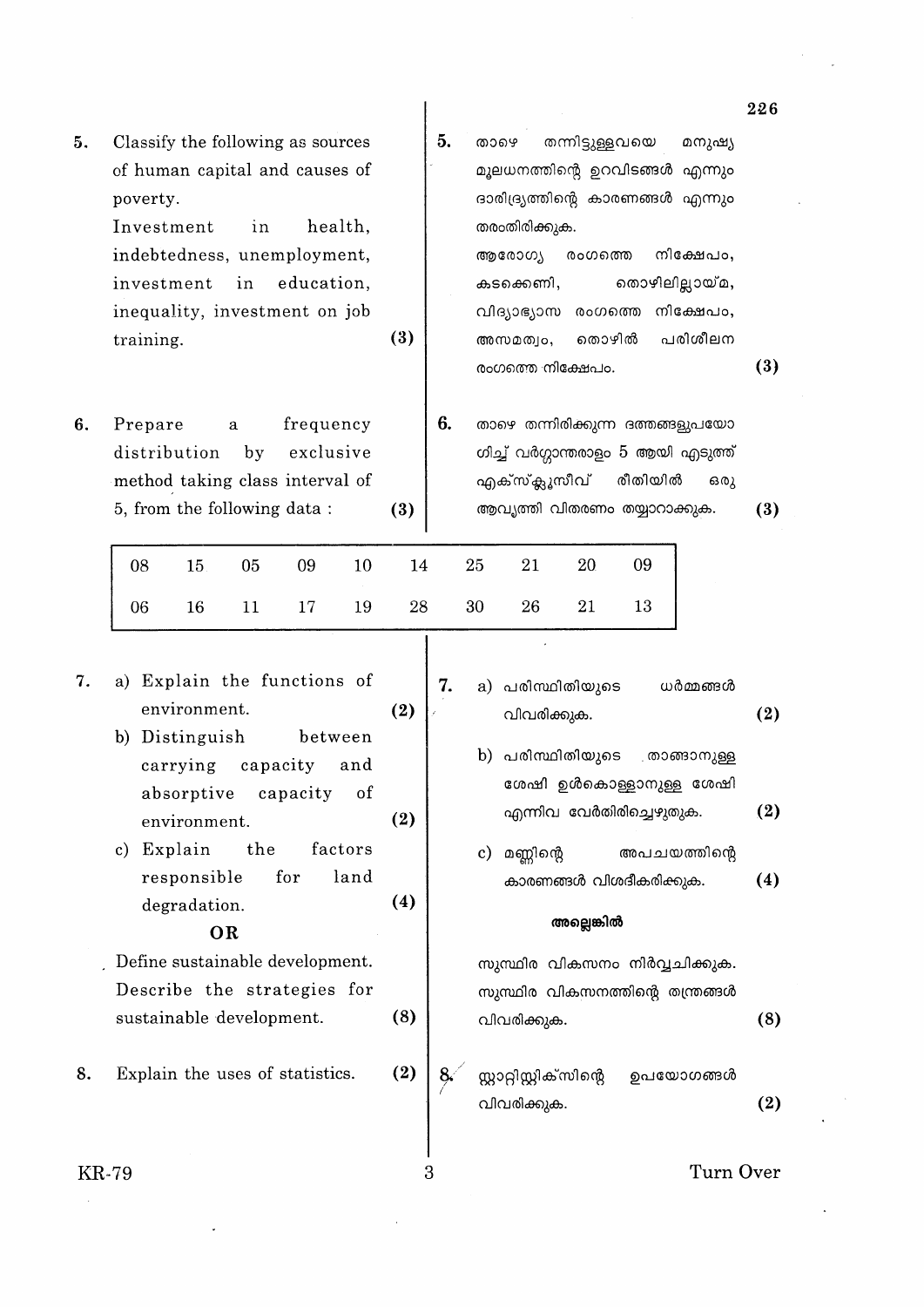|    |                                                                                        |     |                                                                                                                        | 226 |
|----|----------------------------------------------------------------------------------------|-----|------------------------------------------------------------------------------------------------------------------------|-----|
| 9. | Distinguish between sampling<br>and nonsampling errors in data<br>collection.          | (2) | 9.<br>ദത്തശേഖരണത്തിലെ സാസ്സിംഗ് നോൺ<br>സാസ്സിംഗ്<br>തെറ്റുകൾ<br>വേർതിരിച്ചെഴുതുക.                                      | (2) |
|    | Write one word for the Q. 10 and 11.                                                   |     | ചോദ്യങ്ങൾ: $10.$ നും $11.$ നും ഒറ്റവാക്കിൽ                                                                             |     |
|    | 10. The most frequently observed<br>data value.                                        | (1) | ഉത്തരം എഴുതുക.<br>10.<br>ദത്തങ്ങളിൽ<br>ഏറ്റവും<br>കൂടുതൽ<br>ആവർത്തിച്ചു വരുന്നത്.                                      | (1) |
|    | 11. Sum of the values of all<br>observations divided by the<br>number of observations. | (1) | 11.<br>നിരീക്ഷണ<br>മൂല്യങ്ങളുടെ<br>തുകയെ<br>നിരീക്ഷണങ്ങളുടെ എണ്ണം കൊണ്ട്<br>ഹരിക്കുമ്പോൾ കിട്ടുന്നത്.                  | (1) |
|    | 12. Find standard deviation and<br>coefficient of variation for the<br>following data: | (8) | 12.<br>താഴെ കാണിച്ചിരിക്കുന്ന ദത്തങ്ങളുടെ<br>സ്റ്റാന്റേർഡ്<br>ഡീവിയേഷനും<br>കോഎഫിഷ്യന്റ് ഓഫ് വേരിയേഷനും<br>കണ്ടെത്തുക. | (8) |
|    | $M_{\odot}$ $\sim$ $\sim$                                                              |     |                                                                                                                        |     |

| Marks<br>മാർക്ക് | Number of students<br>കുട്ടികളുടെ എണ്ണം |
|------------------|-----------------------------------------|
| $10 - 20$        | 5                                       |
| $20 - 30$        | 8                                       |
| $-30 - 40$       | 16                                      |
| $40 - 50$        | 8                                       |
| $50 - 60$        | З                                       |

# OR

Find quartile deviation of the above data. Also find coefficient of quartile deviation.

# അല്ലെങ്കിൽ

മുകളിൽ കാണിച്ചിട്ടുള്ള ദത്തങ്ങളുടെ ക്വാർട്ടൈ<mark>ൽ ഡീവിയേഷൻ കാണുക.</mark> കോഎഫിഷ്യന്റ് ഓഫ് ക്വാർടൈൽ ഡീവിയേഷനും കാണുക.

 $\overline{4}$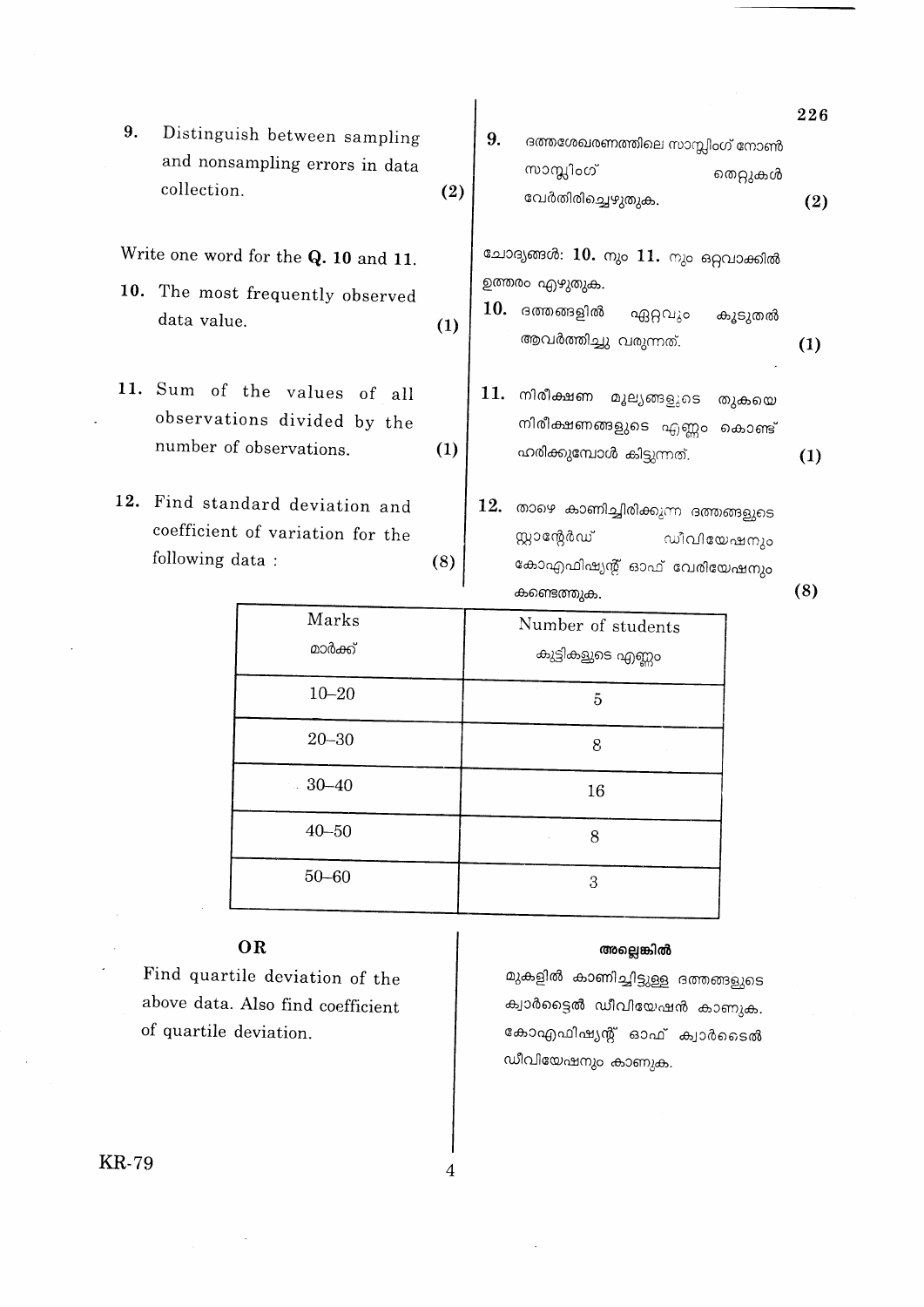- 13. The size of land holdings of 380 families in a village is given below. Find the median size of land holdings.  $(3)$
- $13.$  ഒരു ഗ്രാമത്തിലെ  $380$  കുടുംബങ്ങളുടെ ഉടമസ്ഥതയിലുള്ള ഭൂമിയുടെ അളവിനെ വിവരങ്ങൾ പറ്റിയുള്ള താഴെ കൊടുത്തിരിക്കുന്നു. ഇതിന്റെ മാധ്യകം കാണുക

 $(3)$ 

|       |                                                                                                                                                                                                          |     |     |                                                                                                                                                                                           | 19) |
|-------|----------------------------------------------------------------------------------------------------------------------------------------------------------------------------------------------------------|-----|-----|-------------------------------------------------------------------------------------------------------------------------------------------------------------------------------------------|-----|
|       | Size of land holdings (in acres)                                                                                                                                                                         |     |     | Number of families                                                                                                                                                                        |     |
|       | ഭൂമിയുടെ അളവ് (ഏക്കറിൽ)                                                                                                                                                                                  |     |     | കുടുംബങ്ങളുടെ എണ്ണം                                                                                                                                                                       |     |
|       | $0 - 100$                                                                                                                                                                                                |     |     | 40                                                                                                                                                                                        |     |
|       | $100 - 200$                                                                                                                                                                                              |     |     | 89                                                                                                                                                                                        |     |
|       | 200-300                                                                                                                                                                                                  |     |     | 148                                                                                                                                                                                       |     |
|       | 300-400                                                                                                                                                                                                  |     |     | 64                                                                                                                                                                                        |     |
|       | 400-500                                                                                                                                                                                                  |     |     | 39                                                                                                                                                                                        |     |
| 14.   | Explain<br>the<br>relationship<br>between human capital and<br>economic growth.                                                                                                                          | (3) | 14. | മനുഷ്യ<br>മൂലധനവും<br>സാമ്പത്തിക<br>വളർച്ചയും<br>തമ്മിലുള്ള<br>ബന്ധം<br>വിവരിക്കുക.                                                                                                       | (3) |
| 15.   | Kerala government initiates<br>measures to encourage organic<br>farming and appointed actress<br>Manju Warrier as the brand<br>ambassador of this programme.<br>List the benefits of organic<br>farming. | (2) | 15. | ജൈവക്കൃഷി വർദ്ധിപ്പിക്കുന്നതിന്<br>സർക്കാർ<br>നടപടികൾ<br>കേരള<br>ആരംഭിക്കുകയും നടി മഞ്ജു വാര്യരെ<br>ഈ പരിപാടിയുടെ പ്രചാരകയായി<br>നിയമിക്കുകയും ചെയ്തു. ജൈവ<br>കൃഷി യുടെ നേട്ടങ്ങൾ എഴുതുക. | (2) |
| 16.   | List<br>the<br>of<br>the<br>names<br>programmes which paved the<br>way for considerable increase in<br>the production of<br>a) Fruits<br>b) Milk                                                         | (2) | 16. | താഴെപ്പറയുന്നവയുടെ ഉത്പ്പാദന<br>ത്തിൽ വിപ്ലവകരമായ വർധനവിന്<br>പദ്ധതികളുടെ<br>കാരണമായ<br>പേരെഴുതുക.<br>a) പഴങ്ങൾ<br>b) പാൽ                                                                 | (2) |
| 17.   | State true or false. Correct the<br>statement if it is wrong.<br>The<br>Industrial<br>Policy<br>Resolution, 1956 classified<br>industries into four categories.                                          | (1) | 17. | ശരിയോ<br>തെറ്റോ<br>എന്നെഴുതുക.<br>തെറ്റാണെങ്കിൽ തിരുത്തി എഴുതുക.<br>$1956$ ലെ വ്യാവസായിക നയപ്രമേയം<br>വ്യവസായങ്ങളെ നാല് വിഭാഗങ്ങളായി<br>തരംതിരിച്ചു.                                      | (1) |
| KR-79 |                                                                                                                                                                                                          | 5   |     | Turn Over                                                                                                                                                                                 |     |
|       |                                                                                                                                                                                                          |     |     |                                                                                                                                                                                           |     |

226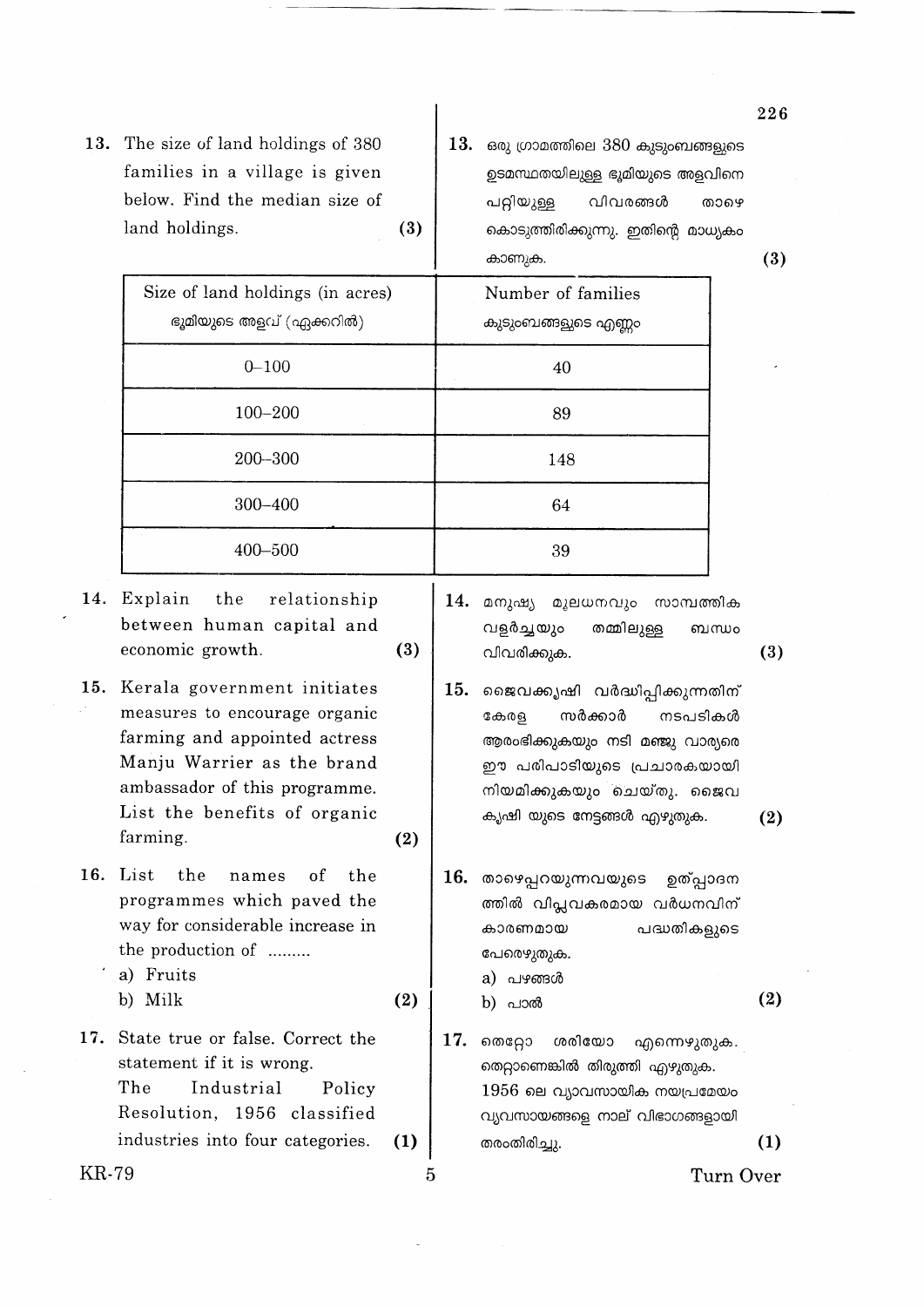|       | 18. If the companies in developed<br>countries stop outsourcing to<br>India, it will be a heavy loss to<br>the Indian youth. Explain.                                                                                                                                                                           | (2)        |     | ${\bf 18.}$ വികസിത രാജ്യങ്ങളിലെ കമ്പനികൾ<br>ഇന്ത്യയിലേക്കുള്ള<br>പുറംജോലി<br>അവസാനിപ്പിച്ചാൽ അത് ഇന്ത്യയിലെ<br>ചെറുപ്പക്കാർക്ക്<br>ഒരു<br>കനത്ത<br>ആഘാതമായിരിക്കും. വിവരിക്കുക.                                                                                                                                                         |
|-------|-----------------------------------------------------------------------------------------------------------------------------------------------------------------------------------------------------------------------------------------------------------------------------------------------------------------|------------|-----|-----------------------------------------------------------------------------------------------------------------------------------------------------------------------------------------------------------------------------------------------------------------------------------------------------------------------------------------|
| 19.   | Explain the issues in the<br>construction of index numbers.                                                                                                                                                                                                                                                     | (3)        | 19. | സൂചക സംഖ്യകളുടെ നിർമ്മിതിയിൽ<br>നേരിടുന്ന പ്രശ്നങ്ങൾ വിവരിക്കുക.                                                                                                                                                                                                                                                                        |
|       | 20. The steps towards making a<br>project are given below. Arrange<br>them in chronological order.<br>(Conclusion, collection of data,<br>choice<br>of<br>target<br>group,<br>organization and presentation of<br>data, identifying a problem,<br>analysis and interpretation)                                  | (2)        | 20. | ഒരു പ്രോജക്ട് തയ്യാറാക്കുന്നതിന്റെ<br>ഘട്ടങ്ങൾ താഴെ തന്നിരിക്കുന്നു. അവ<br>ക്രമത്തിലെഴുതുക.<br>(നിഗമനം, ദത്തശേഖരണം, ടാർജറ്റ്<br>ഗ്രൂപ്പുകളെ തിരഞ്ഞെടുക്കൽ, ദത്തങ്ങ<br>ളുടെ സംഘാടനവും അവതരണവും,<br>പ്രശ്നത്തെ<br>ഒരു<br>കണ്ടെത്തുക,<br>വിശകലനവും വ്യാഖ്യാനവും)                                                                           |
|       | 21. a) Differentiate between the<br>primary data and secondary<br>data.<br>b) List the sources of primary<br>and secondary data.                                                                                                                                                                                | (4)        |     | $21.$ a) പ്രാഥമിക ദത്തങ്ങൾ എന്തെന്നും<br>ദ്വിതീയ ദത്തങ്ങൾ എന്തെന്നും<br>വേർതിരിച്ചെഴുതുക.<br>b) പ്രാഥമിക ദത്തങ്ങളുടേയും വിതീയ<br>ദത്തങ്ങളുടേയും<br>ഉറവിടങ്ങൾ<br>എഴുതുക.                                                                                                                                                                 |
| 22.   | Fill in the blanks with the<br>correct answers given in the<br>bracket.<br>(India, Pakistan, China)<br>a) First five year plan of<br>commenced in 1956.<br>b) Maternal mortality rate is<br>high in<br>c) Proportion of people below<br>poverty line is more in<br>. d) Reforms in  were<br>introduced in 1978. | (2)        | 22. | ബ്രാക്കറ്റിൽ നിന്നും ശരിയായ ഉത്തരം<br>എടുത്തെഴുതി പൂരിപ്പിക്കുക.<br>(ഇന്ത്യ, പാകിസ്ഥാൻ, ചൈന)<br>a) ……………. ന്റെ പഞ്ചവത്സര പദ്ധതി<br>തുടങ്ങിയത് 1956 ലാണ്.<br>b) മാതൃമരണ നിരക്ക് ഏറ്റവും<br>കൂടുതൽ  ലാണ്.<br>c) ദാരിദ്ര്യരേഖയ്ക്ക് താഴെയുള്ള<br>ജനങ്ങളുടെ അനുപാതം ഏറ്റവും<br>കൂടുതൽ  ലാണ്.<br>d)  ൽ പരിഷ്കരണങ്ങൾ<br>ആരംഭിച്ചത് 1978 ലാണ്. |
| 23.   | a) Differentiate<br>between<br>commercial sources of energy<br>and noncommercial sources<br>of energy.<br>b) Write any two names of<br>renewable sources of energy.                                                                                                                                             | (3)<br>(1) | 23. | a) ഊർജ്ജത്തിന്റെ<br>വാണിജ്യ<br>ഉറവിടങ്ങളും<br>വാണിജ്യേതര<br>ഉറവിടങ്ങളും വേർതിരിച്ചെഴുതുക.<br>b) ഊർജ്ജത്തിന്റെ പുനരുപയോഗ<br>സാധ്യമായ രണ്ട് ഉറവിടങ്ങളുടെ<br>പേരെഴുതുക.                                                                                                                                                                    |
| KR-79 |                                                                                                                                                                                                                                                                                                                 | 6          |     |                                                                                                                                                                                                                                                                                                                                         |

 $\Delta \sim 1$ 

 $\mathcal{L}_{\text{max}}$ 

 $\overline{226}$ 

 $(2)$ 

 $(3)$ 

 $\hat{\mathcal{A}}$ 

 $(2)$ 

 $(4)$ 

 $(2)$ 

 $(3)$ 

 $(1)$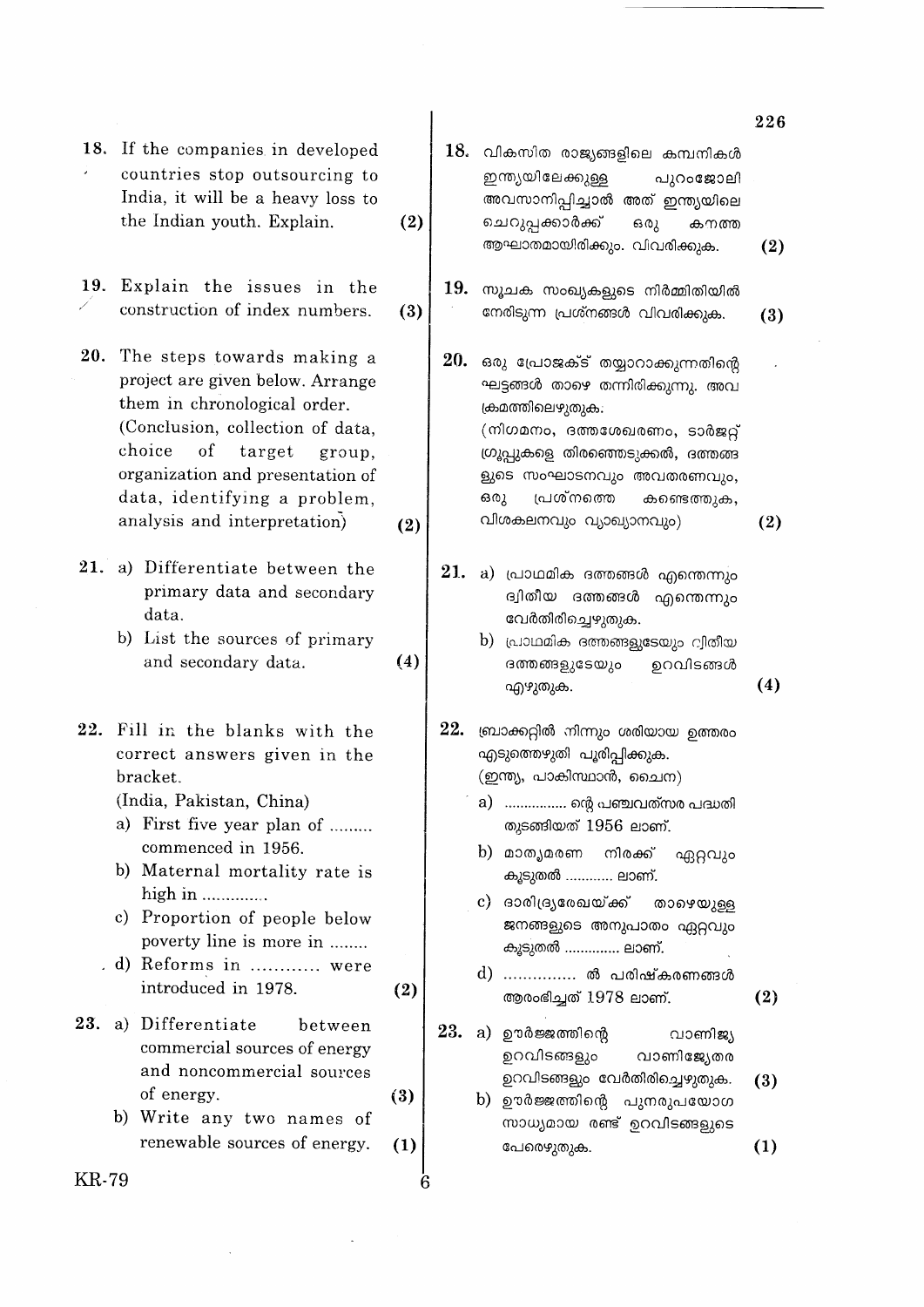24. The following table shows the sectoral contribution to GDP (in percentage) in 1950-51 and 1990-91.

| Sector      | 1950-51 | 1990-91 |
|-------------|---------|---------|
| Agriculture | 59.0    | 34.9    |
| Industry    | 13.0    | 24.6    |
| Services    | 28.0    | 40.5    |
| Total       | 100.0   | 100.0   |

- a) Evaluate the changes in sectoral contribution.
- b) Represent the above data of 1950-51 using a pie diagram.  $(3)$

 $(2)$ 

 $24.$  ഇന്ത്യയുടെ  $GDP$  യിൽ  $1950-51$  ലും  $1990-91$  ലും വിവിധ മേഖലകളുടെ സംഭാവന (ശതമാനത്തിൽ) താഴെ തന്നിരിക്കുന്നു.

| മേഖല     | 1950-51 | 1990-91 |
|----------|---------|---------|
| കൃഷി     | 59.0    | 34.9    |
| വ്യവസായം | 13.0    | 24.6    |
| സേവനം    | 28.0    | 40.5    |
| അകെ      | 100.0   | 100.0   |

- a) മേഖലകളുടെ സംഭാവനയിലെ മാറ്റങ്ങളെ വിലയിരുത്തുക.  $(2)$
- $b)$  1950–51 ലെ ദത്തങ്ങളെ ഒരു പൈ ൜യശം ഉപയോഗിച് അവതരിപ്പിക്കുക.  $(3)$



a) Write

 $25.$ 

226